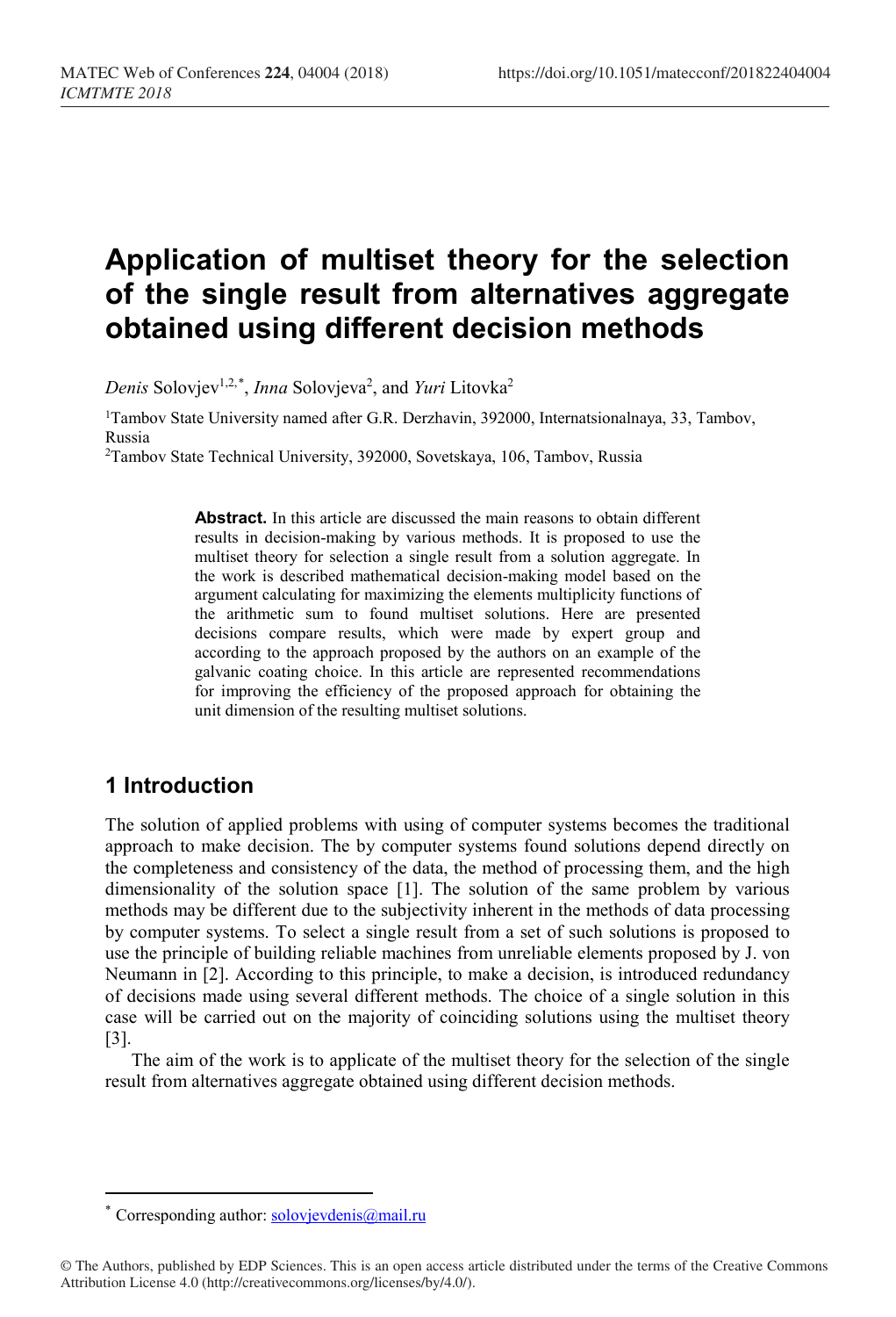## **2 Mathematical model of decision-making using multisets**

The solution of the problem with using of the multiset theory is carried out as follows.

There is a domain set  $D_1$  of facts, criteria, etc., which contains the current information for the problem under consideration:

$$
\mathbf{D}_1 = \{a_1, a_2, a_3, \ldots\}.
$$
 (1)

There is also a domain set  $\mathbf{D}_2$  of alternatives to solve the problem:

$$
\mathbf{D}_2 = \{b_1, b_2, b_3, \ldots\}.
$$
 (2)

Let the decision on the considered problem be made on the basis of *N* methods. The set of required information  $X_i$  is formed for each method:

$$
\mathbf{X}_{i} = \{x_{i} | x_{i} \in \mathbf{D}_{1}\}.
$$
 (3)

The multiset  $Y_i$  of the decisions made over the set  $X_i$  is obtained as a result to application of the *fi* method:

$$
f_i: \mathbf{X}_i \to \mathbf{Y}_i, i = 1, ..., N,
$$
\n<sup>(4)</sup>

which has the following form:

$$
\mathbf{Y}_{i} = \Big\langle k_{\mathbf{Y}_{i}}(y_{i}) \cdot y_{i} \Big| y_{i} \in \mathbf{D}_{2}, k_{\mathbf{Y}_{i}}(y_{i}) \in \mathbf{Z}_{+} \Big\rangle, \tag{5}
$$

where  $k_{Y_i}(y_i) \ge 0$  is multiplicity function which specifies the number of repetitions of  $y_i$ elements in the  $Y_i$  decision;  $Z_+ = \{0,1,2,...\}$  is the set of non-negative integers.

Then let us search the arithmetic sum of *N* obtained multisets (5) by summing the multiplicity function values of the corresponding elements that are present in at least one of the multisets:

$$
\sum_{i=1}^{N} \mathbf{Y}_{i} = \left\{ k_{\Sigma}(y_{i}) \cdot y_{i} | k_{\Sigma}(y_{i}) = \sum_{i=1}^{N} k_{\mathbf{Y}_{i}}(y_{i}) \right\}.
$$
 (6)

The height of the arithmetic sum of multisets (6) is calculated, which is equal to the maximum value  $k_z$ . The final set of  $Y^*$  decisions are formed from those peak elements  $y^*$ , the multiplicity function for which coincides with the height:

$$
\mathbf{Y}^* = \underset{y^* \in \mathbf{D}_2}{\arg \max} \sum_{i=1}^N \mathbf{Y}_i = \left\{ k_{\max} \left( y^* \right) \cdot y^* \middle| k_{\max} \left( y^* \right) = \underset{y_i \in \mathbf{D}_2}{\max} k_{\Sigma} \left( y_i \right) \right\}.
$$
 (7)

Let us calculate the dimension of the resulting set (7) by counting the total number of different elements of *y*\* :

$$
\langle \mathbf{Y}^* \rangle = \sum_{\mathbf{y}^* \in \mathbf{D}_2} \chi_{\mathbf{Y}^*} \left( \mathbf{y}^* \right), \tag{8}
$$

where  $\chi_{\mathbf{y}^*}(\mathbf{y}^*)$  is characteristic function which takes the following values: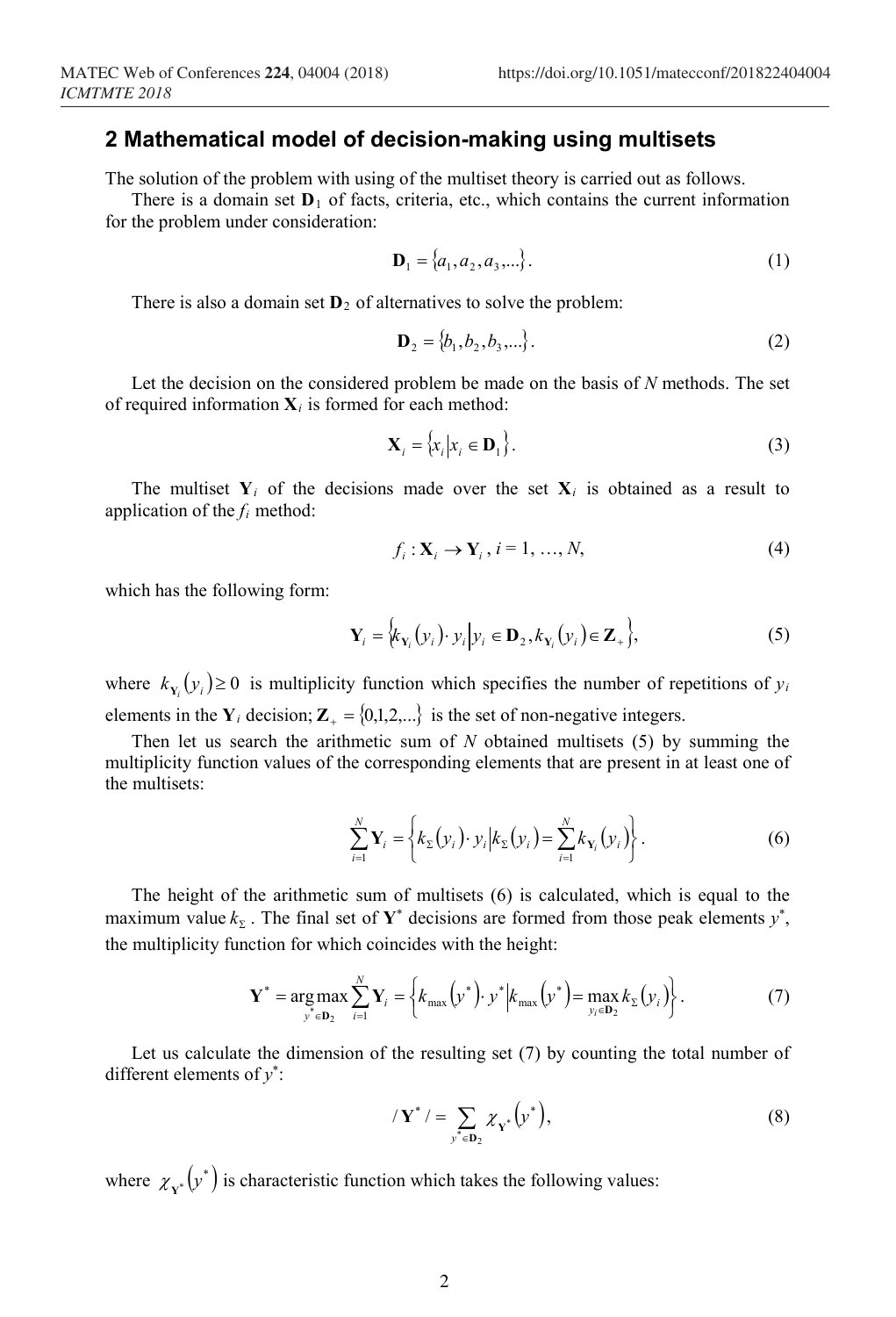$$
\chi_{\mathbf{Y}^*}\left(\mathbf{y}^*\right) = \begin{cases} 1, & \text{if } \mathbf{y}^* \in \mathbf{Y}^* \\ 0, & \text{otherwise} \end{cases} \tag{9}
$$

The value of the dimension  $/\mathbf{Y}^* = 0$  indicates that there are no alternative. Lack of information may be caused by a lack of awareness on the part of the decision-maker or by a lack of time to check the empirical basis of possible solutions. The value of the dimension  $\sqrt{Y^*}$  > 1 shows that there are among the alternatives there are no dominant state solutions, i.e. different alternatives correspond to the best result in different condition of the problem being solved. The choice of a single alternative is not possible in both cases and the domain sets  $D_2$  or  $D_1$  must be corrected for  $/\gamma^*$  / = 0 or  $/\gamma^*$  / > 1 respectively.

#### **3 Materials and methods**

To compare the results of the decision with using of multiset theory is carried out according to the approach shown on fig. 1.





Let us consider the problem of decision-making on example of galvanic coating choice. As a comparative element is selected the following group of experts: process engineer, design engineer and technical control engineer. Decision-making by experts is carried out using a questionnaire by the Delphi method [4].

The domain set  $D_1$  contains the following information for the problem:  $a_1$  – metal of part;  $a_2$  – purpose of coating;  $a_3$  – coating thickness;  $a_4$  – climatic performance of the part;  $a_5$  – placement category of parts;  $a_6$  – additional instructions;  $a_7$  – cost;  $a_8$  – microhardness;  $a_9$  – adhesion;  $a_{10}$  – roughness;  $a_{11}$  – porosity;  $a_{12}$  – reflectivity;  $a_{13}$  – geometric shape of a part;  $a_{14}$  – batch volume;  $a_{15}$  – environmental friendliness of the process;  $a_{16}$  – process duration.

The domain set  $D_2$  of alternatives according to [5] looks like:  $b_1$  – aluminum;  $b_2$  – gold;  $b_3$  – cadmium;  $b_4$  – cobalt;  $b_5$  – copper;  $b_6$  – nickel;  $b_7$  – tin;  $b_8$  – palladium;  $b_9$  –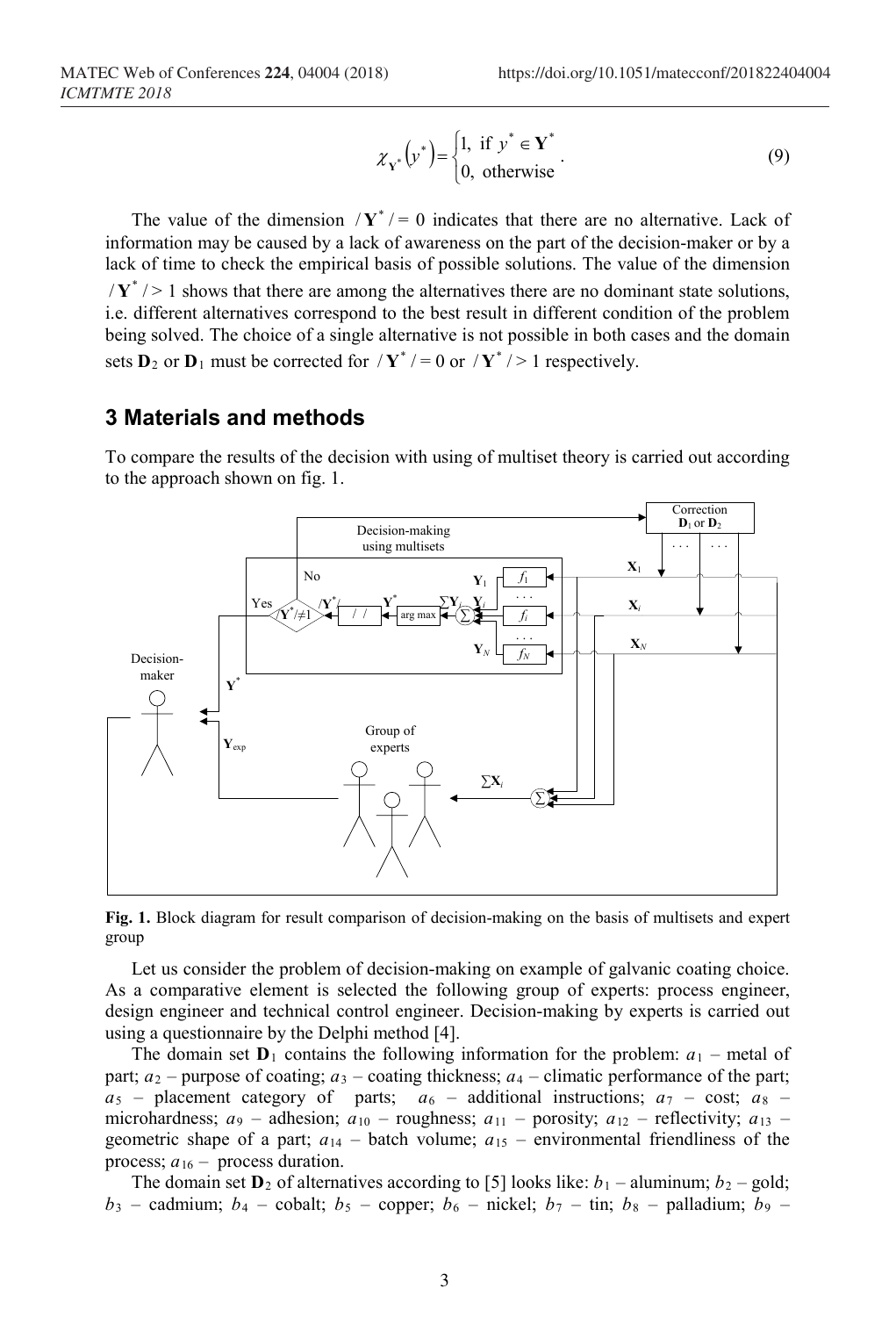platinum;  $b_{10}$  – rhodium;  $b_{11}$  – lead;  $b_{12}$  – silver;  $b_{13}$  – titanium;  $b_{14}$  – chromium;  $b_{15}$  – zinc.

To solve the considered problem are chosen  $N = 3$  methods, among which:  $f_1 - GOST$ 9.303-84 [6];  $f_2$  – analytic hierarchy process, which is described in the works [7, 8];  $f_3$  – production model of knowledge, which is described in the works [9, 10].

The set of required  $X_1$  data for all experiments is the aggregate of  $a_1 - a_6$  elements for the considered  $b_1 - b_{15}$  alternatives. Various samples of elements from  $\mathbf{D}_1$  and  $\mathbf{D}_2$  were used for the sets  $X_2$  and  $X_3$ .

The expert group adopts the decision of  $Y_{exp}$  on the basis of the same information, which is available to all N methods in aggregate ( $\sum X_i$ ).

#### **4 Results and discussion**

There were carried out 40 experiments to compare the result of decision making on the basis of multisets and the group of experts. The most interesting for the analysis results are shown in Table 1.

| Number of<br>experiments | $\mathbf{X}_1$                                                                 | $X_2$                                                  | $X_3$                                                     | ${\bf Y}_1$                     | $Y_2$      | ${\bf Y_3}$            | ${\bf Y}^*$                                  | / $Y^{\prime}$ | $\mathbf{Y}_{\text{exp}}$ |
|--------------------------|--------------------------------------------------------------------------------|--------------------------------------------------------|-----------------------------------------------------------|---------------------------------|------------|------------------------|----------------------------------------------|----------------|---------------------------|
| $\mathbf{1}$             | ${a_1,$<br>$a_2$ ,<br>$a_3$ ,<br>a <sub>4</sub> ,<br>a <sub>5</sub> ,<br>$a_6$ | ${X_1, a_7,$<br>$a_{16}$                               | ${X_1, a_7,$<br>$a_{14}$                                  | ${b_6,$<br>$b_{14}$<br>$b_{15}$ | ${b_6}$    | ${b_6,$<br>$b_{15}$    | ${b_6}$                                      | 1              | ${b_6}$                   |
| 2                        |                                                                                | $\{a_1, a_2,$<br>$a_3, a_7$                            | $\mathbf{X}_2$                                            | ${b_2,$<br>$b_9$                | ${b_9}$    | ${b_2}$                | ${b_2,$<br>$b\overline{9}$                   | $\overline{2}$ | ${b_8}$                   |
| $\mathfrak{Z}$           |                                                                                | ${a_3, a_4,$<br>$a_9, a_{13}$<br>$a_{14}$<br>$a_{15}$  | $\{a_1, a_2,$<br>$a_3, a_4,$<br>$a_9, a_{14}$<br>$a_{16}$ | ${b_6,$<br>$b_{15}$             | ${b_6}$    | ${b_6}$                | ${b_6}$                                      | 1              | ${b_6}$                   |
| $\overline{4}$           |                                                                                | $\{a_7, a_8,$<br>$a_9, a_{10}$<br>$a_{11}$<br>$a_{12}$ | ${a_{13},$<br>$a_{14}, a_{15},$<br>$a_{16}$               | ${b_3,$<br>$b_5$                | ${b_{15}}$ | ${b_6,$<br>$b_7$       | ${b_3,$<br>$b_5, b_6,$<br>$b_7,$<br>$b_{15}$ | 5              | ${b_{15}}$                |
| 5                        |                                                                                | ${a_2, a_3,$<br>$a_4, a_8,$<br>$a_9, a_{13}$           | $\mathbf{X}_2$                                            | ${b_{10},$<br>$b_{15}$          | ${b_{15}}$ | ${b_{10},$<br>$b_{15}$ | ${b_{15}}$                                   | 1              | ${b_{15}}$                |

**Table 1.** The results of decision making.

The value of the dimension  $/\mathbf{Y}^*$  > 1 was obtained in cases when: a) the sets of required data  $X_i$  for all  $f_i$  had partially common elements (for example, the number of experiment 2 in Table 1); b) the sets of required data  $\mathbf{X}_i$  for all  $f_i$  did not contain common elements (for example, the number of experiment 4 in Table 1). If the most important data from  $X_i$  are present in all *N* methods of  $f_i$  decision-making, then in 90% of experiments the result of decision-making on the basis of set  $Y^*$  is the only and coincides with the opinion  $Y_{\text{exp}}$  of the group of experts. The value of the dimension  $/Y^*$  / = 0 was never obtained in the decision making process due to consideration of the maximum possible aggregate of elements from the domain set **D**2.

## **5 Conclusion**

The conducted researches have shown that the choice of the single result from alternatives aggregate obtained using different decision methods can be achieved using the approach proposed by the authors. This approach is based on calculating the maximizing argument